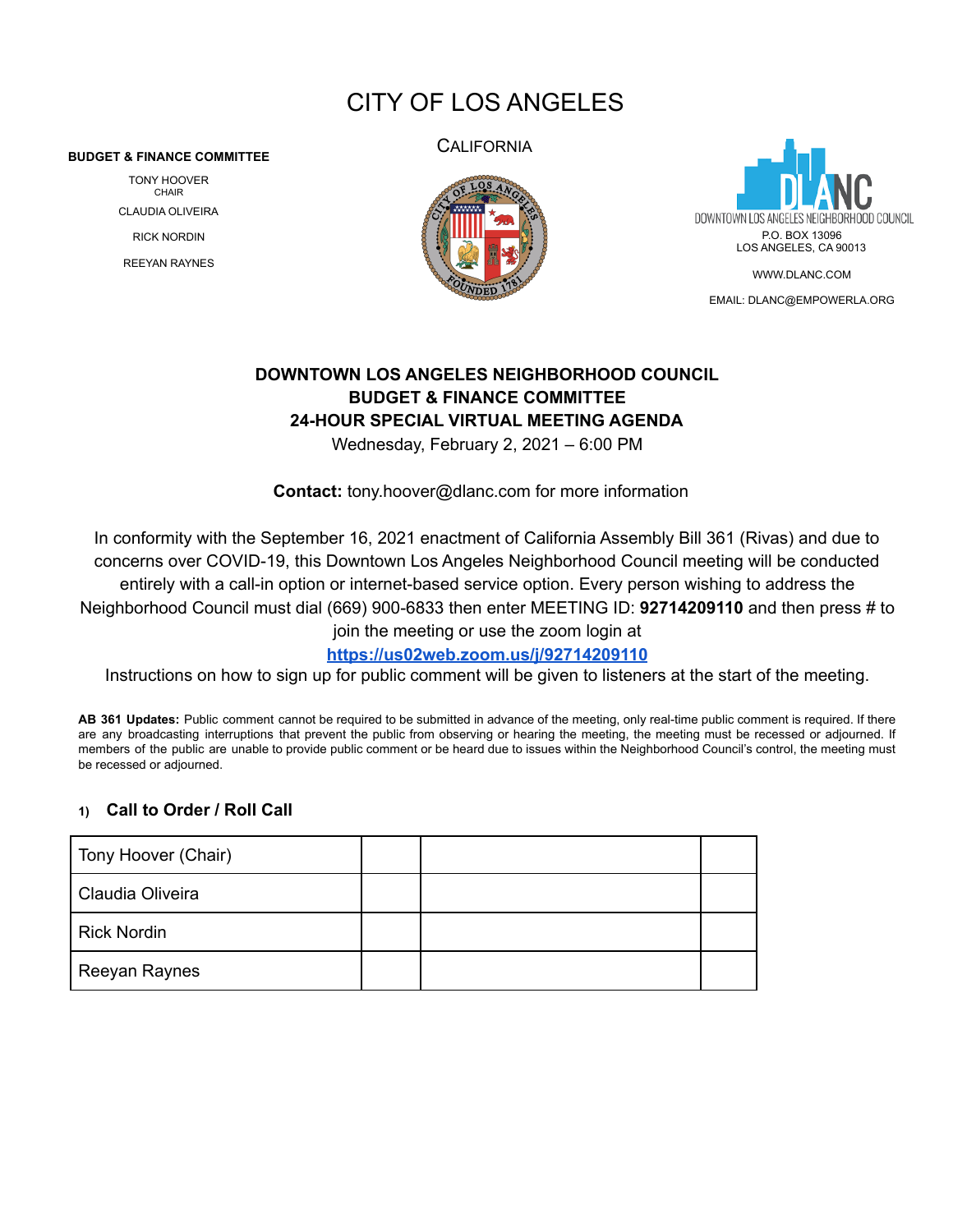# 2) **General Public Comment**

The public is requested dial \*6, when prompted by the presiding officer, to address the Board on any agenda item before the Board takes an action on an item. Press \*9 to unmute. Comments from the public on agenda items will be heard only when the respective item is being considered. Comments from the public on other matters not appearing on the agenda that are within the Board's jurisdiction will be heard during the General Public Comment period. Please note that under the Brown Act, the Board is prevented from acting on a matter that you bring to its attention during the General Public Comment period; however, the issue raised by a member of the public may become the subject of a future Board meeting. Public comments are limited to two minutes per speaker with a total time of ten minutes. (The chair, depending on number of speakers and time considerations, may change these parameters.) Press 9 to unmute.

# **3) Chair's Welcome**

**a)** Announce Samir Bitar as a new member of the Budget & Finance Committee.

**4) Approval of Prior [Minutes](https://dlanc.com/wp-content/uploads/2022/02/MIN_BUD_2021-12-08-Budget-and-Finance-Committee-Meeting-Draft-.docx.pdf)**

### **5) Old Business**

- **a)** Status update on office lease/license agreement.
- **b)** Status update on the budget.

#### **6) New Business:**

Discuss motions to add to the Board Meeting on February 8, 2022.

- **a) MOTION:** Motion to approve the December 2021 [MERS.](https://dlanc.com/wp-content/uploads/2022/02/12-21-MERS.pdf)
- **b) MOTION:** Motion to approve the January 2022 MERS.

# **7) General Public Comment**

The public is requested dial \*6, when prompted by the presiding officer, to address the Board on any agenda item before the Board takes an action on an item. Press \*9 to unmute. Comments from the public on agenda items will be heard only when the respective item is being considered. Comments from the public on other matters not appearing on the agenda that are within the Board's jurisdiction will be heard during the General Public Comment period. Please note that under the Brown Act, the Board is prevented from acting on a matter that you bring to its attention during the General Public Comment period; however, the issue raised by a member of the public may become the subject of a future Board meeting. Public comments are limited to two minutes per speaker with a total time of ten minutes. (The chair, depending on number of speakers and time considerations, may change these parameters.)

# **8) Other Committee Comments and Announcements**

# **9) Next Meeting March 2, 2022.**

# **10)Adjourn**

PUBLIC INPUT AT NEIGHBORHOOD COUNCIL MEETINGS: The public is requested to fill out a "Speaker Card" to address the [committee] on any agenda item before the committee takes an action on an item. Comments from the public on agenda items will be heard only when the respective item is being considered. Comments from the public on other matters not appearing on the agenda that are within the committee's jurisdiction will be heard during the General Public Comment period. Please note that under the Brown Act, the committee is prevented from acting on a matter that you bring to its attention during the General Public Comment period; however, the issue raised by a member of the public may become the subject of a future committee meeting. Public comment is limited to 2 minutes per speaker, unless adjusted by the presiding officer.

NOTICE TO PAID REPRESENTATIVES: If you are compensated to monitor, attend, or speak at this meeting, City law may require you to register as a lobbyist and report your activity. See Los Angeles Municipal Code §§ 48.01 et seq. More information is available at ethics@lacity.org/lobbying. For *assistance, please contact the Ethics Commission at (213) 978-1960 or ethics.commission@lacity.org.*

PUBLIC ACCESS OF RECORDS: In compliance with Government Code section 54957.5, non-exempt writings that are distributed to a majority or all of the board members in advance of a meeting may be viewed on our website by clicking on the following link: www.dlanc.com, or at the scheduled meeting. In addition, if you would like a copy of any record related to an item on the agenda, please contact the secretary, *jim.sarratori@dlanc.com.*